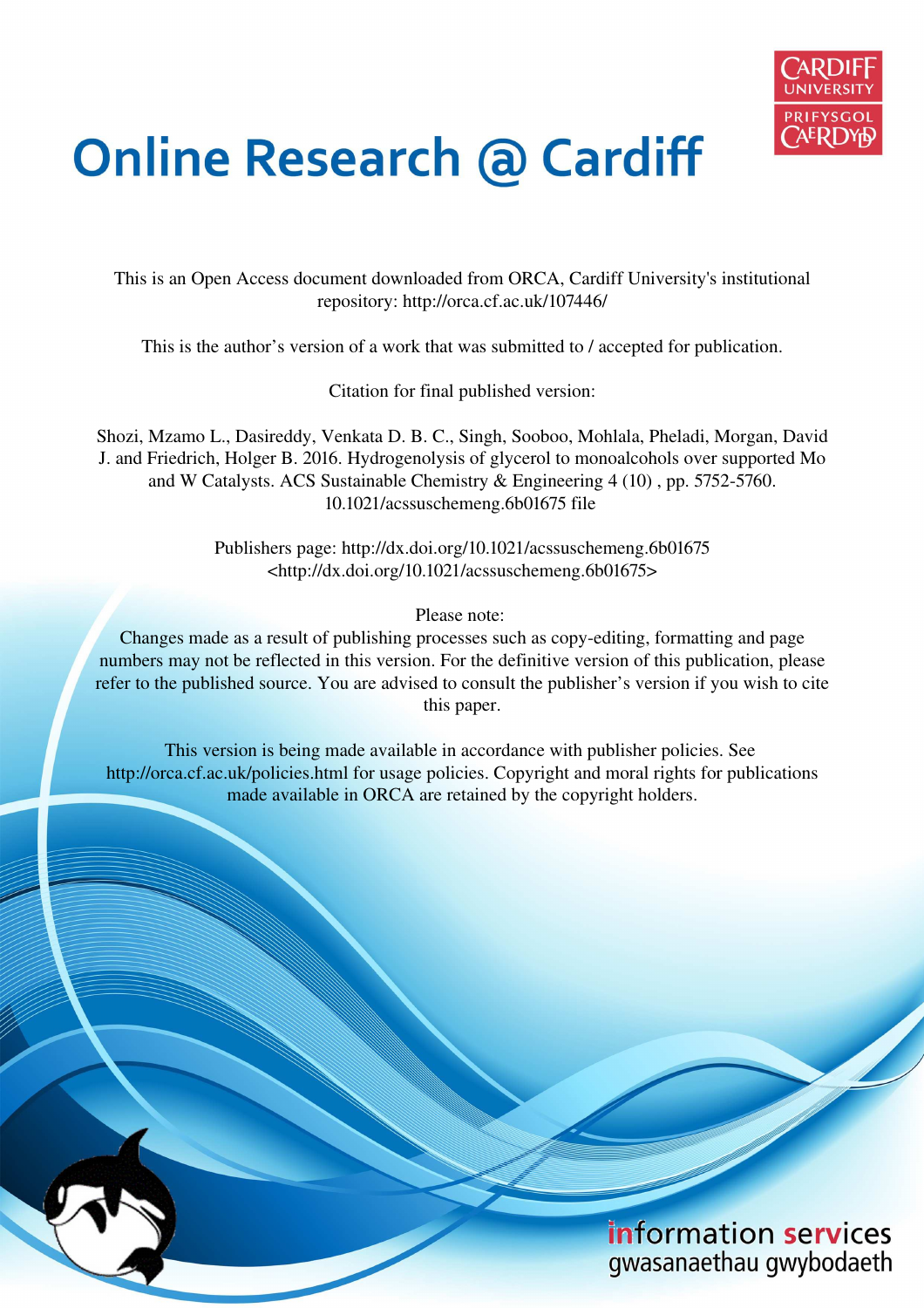# Hydrogenolysis of Glycerol to Monoalcohols over Supported Mo and W Catalysts

Mzamo L. Shozi,<sup>†</sup> [V](#page-8-0)enkata D. B. C. Dasireddy,<sup>†</sup> [S](#page-8-0)ooboo Singh,<sup>†</sup> [P](#page-8-0)heladi Mohlala,<sup>‡</sup> [D](#page-8-0)avid J. Morgan, $^\S$  and Holger B. Friedrich[\\*](#page-8-0) $^{\star, \dagger}$ 

† School of Chemistry and Physics, University of KwaZulu-Natal, Durban 4000, South Africa

‡ Sasol South Africa (Pty) Ltd, Group Technology R&T, 1 Klasie Havenga Street, Sasolburg 1974, South Africa

§Cardiff Catalysis Institute, Cardiff University, Main Building, Park Place, Cardiff CF10 3AT, United Kingdom

\*<sup>S</sup> [Supporting Information](#page-8-0) 

ABSTRACT: MoO3 and WO3 were supported on γ-Al<sub>2</sub>O<sub>3</sub> and SiO<sub>2</sub> with nominal loadings of 10 wt % via wet impregnation. The catalysts were characterized using XRD, TPR, Pulse TPD, Raman, TEM, and BET surface area. The alumina supported catalysts were found to contain higher Brønsted acidity compared to those supported on silica. These catalysts were evaluated in the hydrogenolysis of glycerol in a continuous flow fixed bed reactor in a temperature range of 250−325 °C and a H2 pressure of 60 bar. All catalysts were active, with activity increasing with temperature as well as Brønsted acidity. The selectivity to ethylene glycol and 1,2-propanediol decreased with increase in temperature. In parallel, the selectivity to lower alcohols such as methanol, ethanol, 2-propanol, and 1-propanol increased with temperature as the ethylene glycol and 1,2 propanediol reacted further to these products due to C−C bond cleavage. The total selectivity to



lower alcohols was 34.6, 64.8, 70.6, and 54.6% over Mo/Al<sub>2</sub>O<sub>3</sub>, Mo/SiO<sub>2</sub>, W/Al<sub>2</sub>O<sub>3</sub>, and W/SiO<sub>2</sub> respectively. The total selectivity to lower alcohols increased to 73.6, 72.8, 85.3, and 66.1% over Mo/Al<sub>2</sub>O3, Mo/SiO2, W/Al<sub>2</sub>O3, and W/SiO2 respectively when the H2:glycerol ratio was doubled.

KEYWORDS: Supported catalysts, Molybdenum, Tungsten, Glycerol, Hydrogenolysis, Lower alcohols

### **INTRODUCTION**

The expansion of the biodiesel industry has led to an oversupply of glycerol, the major byproduct of biodiesel production. Glycerol is thus a cheap, large-volume feedstock, and the need for new applications for it has risen. The production of lower alcohols is of industrial interest since ethanol is a renewable fuel and fuel additive, and methanol and 1-propanol are used as solvents in the paint and cosmetic industries.<sup>1</sup> 1,2-Propanediol (1,2-PDO) and ethylene glycol (EG) which are also formed during this process have an important use as antifreeze liquids and additives in liquid detergent.<sup>2-4</sup> One of the processes that has potential in obtaining these lower alcohols from glycerol is hydrogenolysis.<sup>5–9</sup> Platinum group metals are the most effective catalysts in hydrogenolysis;<sup>10−18</sup> however, they are very expensive and can only be used in small amounts. Therefore, the use of metals such as molybdenum and tungsten could provide a cost-effective hydrogenolysis process.

Glycerol hydrogenolysis over tungsten catalysts has received much attention over the past few years.<sup>4,10,11,19–30</sup> Kurosaka et al.<sup>19</sup> reported the use of supported WO<sub>3</sub> catalysts doped with 2 wt % Pt for the conversion of glycerol to 1,3-propanediol (1,3-PDO). The Pt/WO3/ZrO2 catalyst gave the highest yield of the

diol at 24%. Gong et al.<sup>20</sup> showed that the use of a Pt/WO<sub>3</sub>/ TiO2/SiO2 catalyst could convert glycerol to 1,3-PDO in water medium, with a glycerol conversion of 15% and selectivity to the diol of 50.5%. Lui et al.<sup>11</sup> developed a mesoporous WO<sub>3</sub> supported Pt catalyst which showed a conversion of 18% and a selectivity to 1,3-PDO of 39%. Zhu et al.<sup>21</sup> developed a bifunctional catalyst, Pt−H4SiW12O40/ZrO2, which displayed good performance with a glycerol conversion of 85% and selectivity to 1-propanol and 1,3-PDO of 62 and 22% respectively. When the weight hourly space velocity (WHSV) was doubled under the same conditions of temperature and pressure, the conversion dropped to 24% and selectivity to 1-propanol and 1,3-PDO was 22 and 48% respectively.<sup>22</sup> Under the same conditions previously reported,  $22$  Zhu et al.  $23$  showed that the addition of alkaline metals such as Li, K, Rb, and Cs could tune the acidic property of the tungsten heteropolyacid and control the activity in glycerol hydrogenolysis, giving a selectivity as high as 54% to 1,3-PDO with Li. Silica modified  $Pt/WO<sub>X</sub>/ZrO<sub>2</sub>$  catalysts for the selective hydrogenolysis of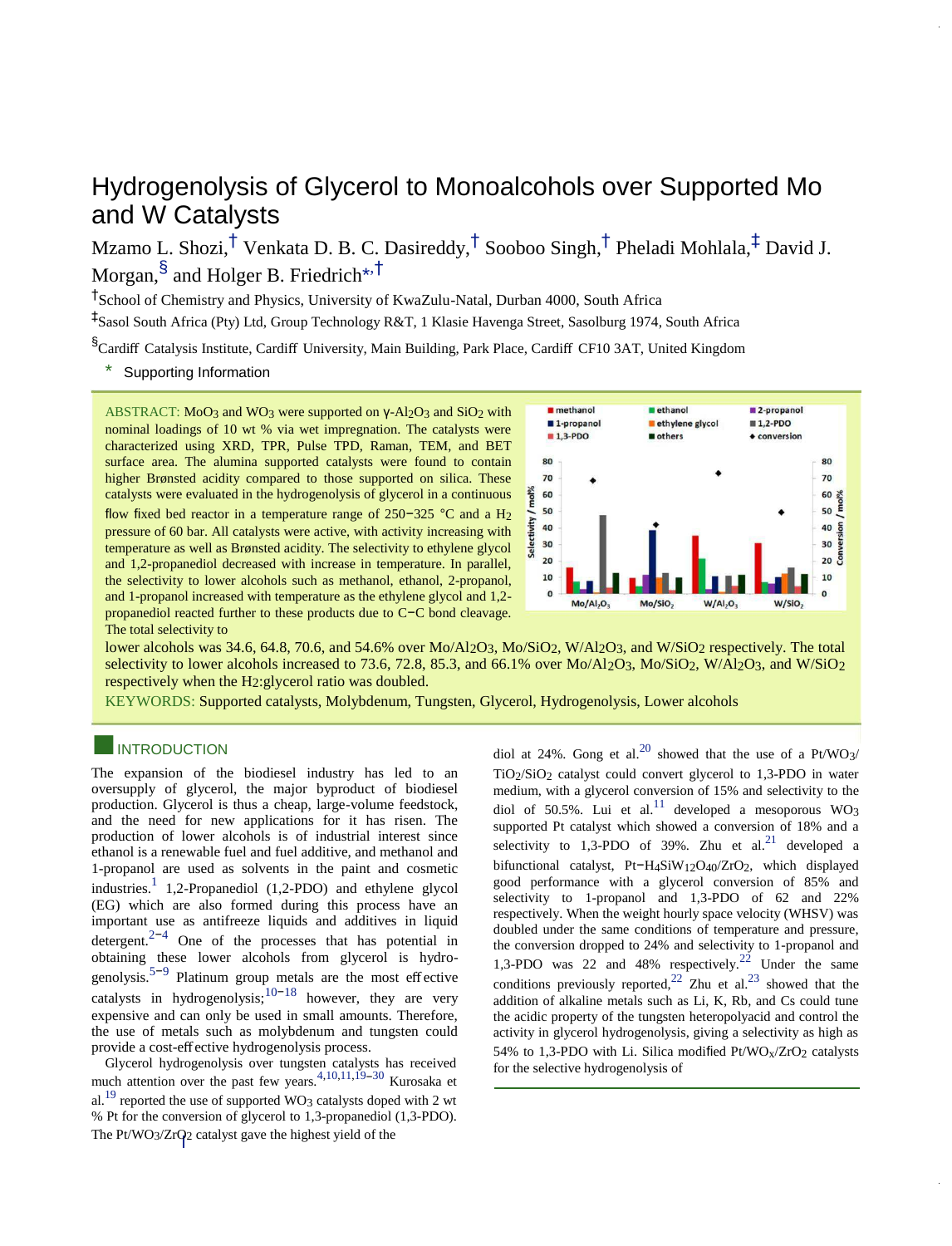glycerol to  $1,3-\text{PDO}$  have also been reported.<sup>28</sup> Incorporation of  $SiO<sub>2</sub>$  led to an increase in activity and selectivity to 1,3-PDO reaching a maximum of 60.8% when the SiO2 loading was 5 wt %.

Supported molybdenum catalysts in the hydrogenolysis of glycerol have also been reported. $^{12,13,30,31}$  Koso et al. $^{12}$  reported a Rh-MoOx/SiO2 catalyst of hydrogen pressure at 8.0 MPa and a reaction temperature of 393 K, to give 1,3-PDO, 1,2-PDO, 1 propanol, and 2-propanol, with the selectivity to 1,2-PDO being the highest at  $41\%$ . Liao et al.,  $13$  on the other hand, used Mo as a modifier for Ru/SiO<sub>2</sub> catalysts in the hydrogenolysis of glycerol. The reactions were carried out in a continuous flow fixed bed reactor using an ambient hydrogen pressure and a molar ratio of H2:glycerol of 185:1. Using Mo drastically reduced the activity due to the strong interaction between Mo and Ru which suppressed the activity of Ru. The yield to C3 products (acetol, 1,2-PDO, and 1-propanol) increased from 11.8%, when using bare Ru/SiO2, to 23.6% when Mo was added. Mo catalysts have also been used in the hydrogenolysis of 4-(1 naphthylmethyl)bibenzyl,  $32$  n-butane,  $33,34$  and tetrahy-drofurfuryl alcohol. $35$  Here we report supported Mo and W catalysts in the hydrogenolysis of glycerol and the effect of temperature and H<sup>2</sup> content on the conversion of glycerol and selectivities to monoalcohols under continuous flow conditions.

#### **EXPERIMENTAL SECTION**

Catalyst Preparation. The supported MoO3 and WO3 catalysts were prepared by impregnating the supports (γ-Al<sub>2</sub>O<sub>3</sub> and SiO<sub>2</sub>, Alfa-Aesar) with an aqueous solution of (NH4)6Mo7O24·4H2O and (NH4)6H2W12O40·xH2O, respectively, to obtain a nominal loading amount of 10 wt % MoO3 and 10 wt % WO3. After impregnation, the catalysts were dried at 110 °C for 12 h, followed by calcination in air at 550 °C for 8 h.

Catalyst Characterization. The BET surface area and pore volume measurements were carried out using a Micrometrics Tristar II Surface area and Porosity Analyzer. Prior to analysis, samples were weighed and degassed at 200 °C overnight under constant flow of nitrogen gas. In order to determine metal loading on the support, inductively coupled plasma analysis was performed using a PerkinElmer Optical Emission Spectrometer Optima 5300 DV. Prior to analysis, samples were digested in acid and then diluted accordingly. Standards were prepared from 1000 ppm metal stock solutions purchased from Fluka. Powder X-ray diffraction (XRD) studies were conducted on a Bruker D8 Advance diffractometer with

#### Cu ( $K_{\alpha}$ ,  $\lambda = 1.5406$  Å) as the radiation source.

Temperature-programmed reduction (TPR) analyses were carried out using a Micromeritics Autochem 2920 chemisorption analyzer. Prior to reduction approximately 50 mg of the sample was placed in a U-shaped quartz tube. The sample was dried by heating at 5 °C/min under helium flow (50 mL/min) to 120 °C and kept at this temperature for 10 min. The sample was then cooled to room temperature and subsequently heated again at 10 °C/min under 10% H<sub>2</sub>/Ar flow (50 mL/min) to 1000 °C and kept at this temperature for 10 min. The water formed during reduction was trapped using a dry ice/isopropyl alcohol bath. The amount of hydrogen consumed during reduction was measured with the TCD. Pulse chemisorption-TPD-MS studies were carried out on a Micromeritics Autochem 2920 chemisorption analyzer coupled with Cirrus Mass Spectrometer to study the Brønsted acid sites on the prepared catalysts. Approximately 50 mg of sample was placed in a quartz U-tube containing quartz wool, fitted with a thermocouple for continuous temperature measurements. The sample was activated first by heating to 550 °C at 10 °C/min in an inert helium environment and then cooling to 100 °C, the adsorption temperature. The activation of the samples was followed by pulse chemisorption. During this step, 30 injections of propylamine vapor were dosed onto the catalyst by means of an inert gas, helium, flowing through a 1 cm<sup>3</sup> loop. The last part of the analysis involved a

temperature-programmed desorption (TPD). At this step in the analysis, the mass spectrometer (MS) began scanning for propylene, the product of interest. Data were collected during a temperature ramp from 100 to 550 °C. The mass spectrometer is calibrated using a standard propylene (5%) in He gas. The total acidity is calculated by using a deconvolution of propylamine pulse area.

Raman spectroscopy was carried out using an Advantage 532 series spectrometer (NIR Spectrometer) utilizing Nuspec software. The surface morphology of the catalysts was observed using a Zeiss Ultra plus Field Emission Gun microscope. The images were captured using SmartSEM software. Prior to SEM analysis, the samples were mounted on aluminum stubs using double-sided carbon tape and subsequently gold spluttered using the Polaron SC500 coating unit. Transmission electron microscopy (TEM) images were viewed using a Jeol JEM-1010 Electron Microscope. The images were captured and analyzed using iTEM software. Prior to analysis, the samples were sonicated in ethanol after which they were placed on a copper grid. XPS data was acquired on a Thermo-Fisher Scientific K-Alpha<sup>+</sup> Xray photoelectron spectrometer, utilizing monochromatic Al Kα radiation operating at a power of 72 W (6 mA  $\times$  12 kV). High resolution scans were performed at a pass energy of 40 eV, with a 0.1 eV step, while survey spectra were acquired at a pass energy of 150 eV and a step size of 1 eV. Charge neutralization was achieved using a combination of low energy electrons and argon ions which gave a reproducible C(1s) binding energy of 284.8 eV for all samples.

Catalytic Testing. Catalytic testing was carried out using a continuous flow fixed-bed reactor comprising of a reactor tube with a length of 250 mm and an internal diameter of 20 mm. The catalysts were pelletized and sieved to a mesh size range of 300−600 µm. A catalyst volume of 3 mL was mixed with an equal amount of 24-grit carborundum and loaded in the reactor tube. The GHSV of hydrogen was maintained at 1860  $h^{-1}$  and the LHSV of glycerol at 10  $h^{-1}$  for all reactions. Reactions were carried out between 250−325 °C at a hydrogen pressure of 60 bar. Prior to testing, the catalysts were reduced under hydrogen, Mo catalysts at 450 °C and W catalysts at 550 °C, after which the reactor was cooled to operating temperatures where Mo and W were in the metallic state. The liquid products and unreacted glycerol were collected in a catchpot cooled to −10 °C and analyzed on a PerkinElmer Clarus 500 GC equipped with an FID and a PONA column. The gas samples were collected and analyzed for methane and carbon oxides on a PerkinElmer Clarus 400 GC equipped with a TCD. Mass balances were  $100 \pm 5\%$  on a carbon basis. Conversion and product selectivities were reported with a  $\pm 2\%$ error. Only trace amounts of "heavy" products were observed.<sup>36</sup>

#### **EXECULTS AND DISCUSSION**

Catalyst Characterization. Physical Properties. The textural and physical properties are shown in [Table 1.](#page-8-0) When the metal oxide is impregnated onto the support, the surface areas and pore volumes decrease. This is due to the metal oxide covering the surface of the support as well as blocking the pores of the support, reducing nitrogen accessibility. The surface area of the supports decreased by approximately 40−50% when the metal oxides were incorporated.

Table 1. Physical and Textural Properties of the Catalysts

|                                | content/wt % | metal |                   |                              |
|--------------------------------|--------------|-------|-------------------|------------------------------|
|                                |              |       | BET surface area/ | pore volume/                 |
| catalyst                       | Mo           | W     | $m2 g-1$          | $\text{cm}^3 \text{ g}^{-1}$ |
| Al <sub>2</sub> O <sub>3</sub> |              |       | 216               | 0.65                         |
| SiO <sub>2</sub>               |              |       | 155               | 0.66                         |
| Mo/Al2O3                       | 9.54         |       | 105               | 0.34                         |
| Mo/SiO2                        | 9.34         |       | 71                | 0.25                         |
| $W\}/Al2O3$                    |              | 9.32  | 92                | 0.25                         |
| W/SiO <sub>2</sub>             |              | 9.21  | 63                | 0.20                         |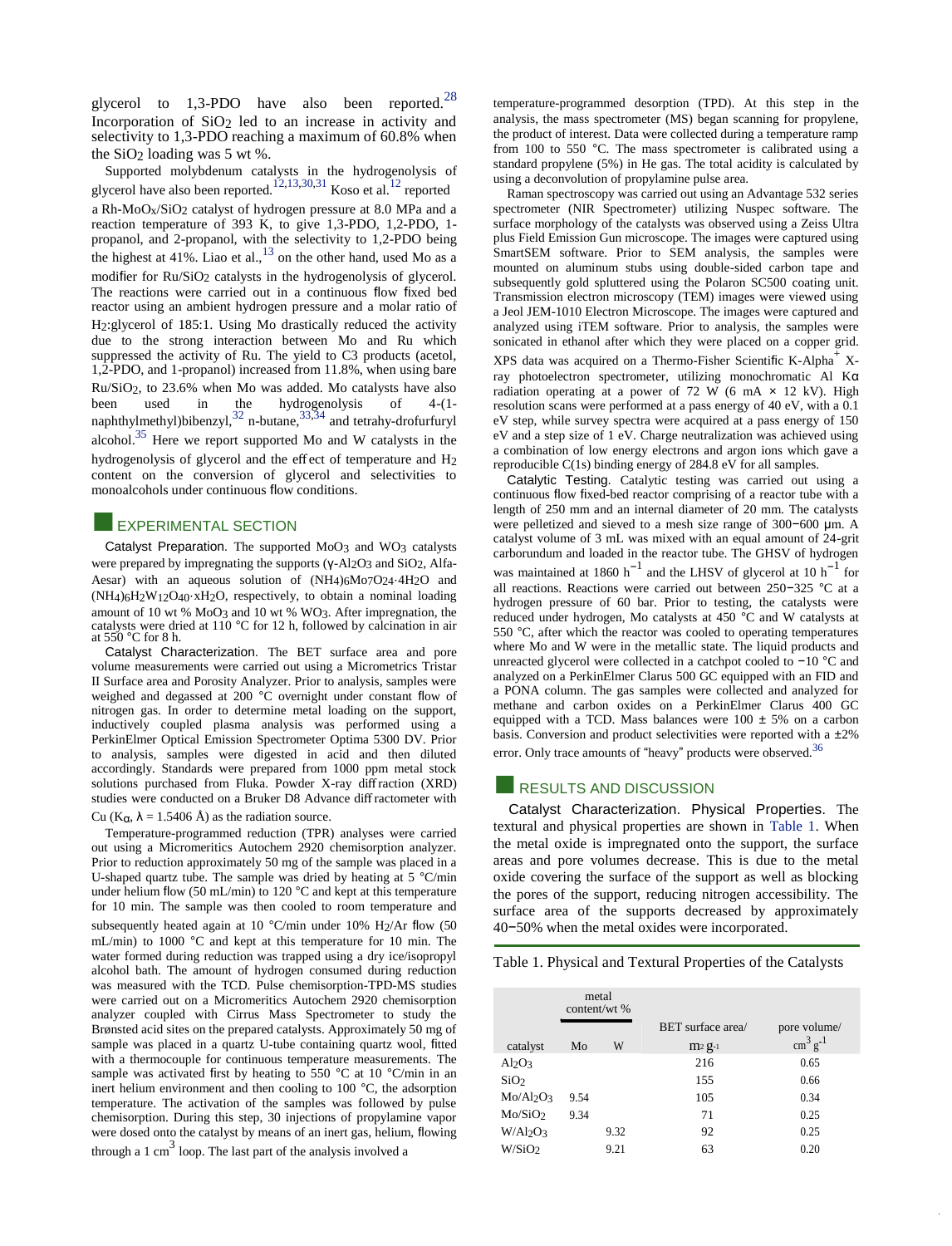X-ray Diff raction. The X-ray diff ractograms of the are shown i[n Figure 1,](#page-8-0) and the sharp peaks show that they are Catalysts



crystalline. The peaks observed correspond to Mo (JCPDS 42- further reduction of MoO2 to molybdenum metal. A similar 1120)<sup> $3/$ </sup> and  $\vec{W}$  (JCPDS 04-0806)<sup>38</sup> formed via in situ pattern is also observed for MoO3 supported on silica. Mo/  $\sin \theta$  since the graduating that  $\sin \theta$  also showed three peaks in the TPR profile, indicating that and  $\overrightarrow{W}$  (JCPDS 04-0806)<sup>38</sup> [f](#page-8-0)ormed via in situ

∼22° overlapping with the metal oxide peaks for both Mo and

were also observed with the characteristic peak for  $SiO<sub>2</sub>$  at

Temperature-Programmed Reduction. [Figure 2](#page-8-0) shows the

respectively. The reduction of MoO3 supported on silica TPR profiles of the catalysts, and a summary of the results with

reduction temperatures and degree of reducibility is shown in occurred at lower temperatures in comparison to the MoO3<br>supported on alumina. This could be due to the weaker [Table 2.](#page-8-0) The TPR profile of  $Mo/Al_2O_3$  exhibits three reduction

peaks at temperatures of 488, 613, and 781  $^{\circ}$ C. In general, the reduction of molybdenum species follows the pathway below as reported:  $40,41$ 

 $MoO<sub>3</sub> + H<sub>2</sub> \rightarrow MoO<sub>2</sub> + H<sub>2</sub>O$ 

$$
MoO2 + H2 \rightarrow Mo0 + 2H2O
$$
 (2)

[Reaction 1,](#page-8-0) the reduction process of Mo

150

1.06 1.05

1.04 1.03 1.02 1.01  $\overline{1}$ 0.99 0.98 0.97

**CD Signal-MoO<sub>3</sub>** reduction / a.u.

catalysts Table 2. Summary of TPR Data of the MoO3 and WO3

| catalyst                          |     |     |     | peak $1$ <sup>o</sup> C peak $2$ <sup>o</sup> C peak $3$ <sup>o</sup> C degree of reducibility/% |
|-----------------------------------|-----|-----|-----|--------------------------------------------------------------------------------------------------|
| Mo/Al <sub>2</sub> O <sub>3</sub> | 488 | 613 | 781 | 81.3                                                                                             |
| Mo/SiO <sub>2</sub>               | 450 | 641 | 701 | 69.8                                                                                             |
| $W/Al_2O_3$                       | 586 | 837 |     | 79.4                                                                                             |
| W/SiO <sub>2</sub>                | 574 | 790 | 905 | 60.8                                                                                             |

a temperature range of 650−800 °C and is assigned to the reduction of MoO<sub>2</sub> to molybdenum metal.<sup>[42](#page-8-0)</sup> For the catalyst Mo/Al2O3, due to the strong and weak interactions with the support, the reduction profile showed three peaks and the reduction of strongly bound MoO3 occurred at higher temperatures when compared to the weakly bound MoO3. The first peak at 488 °C exhibits the reduction of loosely bound  $MoO<sub>3</sub>$  on alumina and the first reduction of MoO<sub>3</sub> on γ-alumina usually occurs in the range 360-560 °C.<sup>[43,44](#page-8-0)</sup> The presence of loosely bound molybdenum oxides might be due to the preparation method of the catalysts. $40$  The second peak at  $613^{\circ}$ C can be assigned to the reduction of strongly bound reduction in the reactor. The characteristic peaks for  $A12O3$  SiO2 also showed three peaks in the TPR profile, indicating that  $\frac{1}{R}$  is the reduction of molybdenum oxide also occurred in three

steps. The reduction of loosely bound MoO3 can be assigned to

W. For the W catalysts there are some oxide phases present the peak at 450 °C. The reduction of MoO3 to MoO2 and the since tungsten is difficult to reduce.<sup>39</sup> further reduction of MoO<sub>2</sub> to molybdenum metal can be observed from peaks at temperatures of 641 and 701 °C

interaction of MoO<sub>3</sub> with silica compared to the interaction of  $Mo/Al_2O_3$  and  $Mo/SiO_2$ 

showed a degree of reducibility of 81% and 70% respectively. Thus, it can be concluded that the MoO3 in both the catalysts is (1) not totally reduced to molybdenum metal.

> In general, the reduction of  $WO<sub>3</sub>$  follows the pathway shown b[y eqs 3 a](#page-8-0)nd [4 w](#page-8-0)hich is similar to the reduction profile of MoO :[46,47](#page-8-0)

> > 0.98

950

Reaction 1, the reduction process of MoO3 to MoO2, occurs

\nover a temperature range of 450–650 °C. Reaction 2 occurs at

\n

| vector                                                                                                                                                                                                                                                                                                                                                                                                                                                                                                                                                                                                                                                                                                                                                                                                                                                                                                                                                                                                                                                                                                                                                                                                                                                                                                                                                                                                                                                                            | 1.06            |                 |                 |                 |                 |                 |                 |                 |                 |                 |                 |                 |                 |                 |                 |                 |                 |                 |                 |                 |                 |                 |                 |                 |                 |                 |                 |                 |                 |                 |                 |                 |                 |
|-----------------------------------------------------------------------------------------------------------------------------------------------------------------------------------------------------------------------------------------------------------------------------------------------------------------------------------------------------------------------------------------------------------------------------------------------------------------------------------------------------------------------------------------------------------------------------------------------------------------------------------------------------------------------------------------------------------------------------------------------------------------------------------------------------------------------------------------------------------------------------------------------------------------------------------------------------------------------------------------------------------------------------------------------------------------------------------------------------------------------------------------------------------------------------------------------------------------------------------------------------------------------------------------------------------------------------------------------------------------------------------------------------------------------------------------------------------------------------------|-----------------|-----------------|-----------------|-----------------|-----------------|-----------------|-----------------|-----------------|-----------------|-----------------|-----------------|-----------------|-----------------|-----------------|-----------------|-----------------|-----------------|-----------------|-----------------|-----------------|-----------------|-----------------|-----------------|-----------------|-----------------|-----------------|-----------------|-----------------|-----------------|-----------------|-----------------|-----------------|-----------------|
| \n <table>\n<tbody>\n<tr>\n<td>\n<math display="block">\vec{a}</math>\n</td>\n<td>\n<math>\vec{a}</math>\n</td>\n</tr>\n<tr>\n<td>\n<math>\vec{a}</math>\n</td>\n<td>\n<math>\vec{a}</math>\n</td>\n</tr>\n<tr>\n<td>\n<math>\vec{a}</math>\n</td>\n<td>\n<math>\vec{a}</math>\n</td>\n</tr>\n<tr>\n<td>\n<math>\vec{a}</math>\n</td>\n<td>\n<math>\vec{a}</math>\n</td>\n</tr>\n<tr>\n<td>\n<math>\vec{a}</math>\n</td>\n<td>\n<math>\vec{a}</math>\n</td>\n</tr>\n<tr>\n<td>\n<math>\vec{a}</math>\n</td>\n<td>\n<math>\vec{a}</math>\n</td>\n</tr>\n<tr>\n<td>\n<math>\vec{a}</math>\n</td>\n<td>\n<math>\vec{a}</math>\n</td>\n</tr>\n<tr>\n<td>\n<math>\vec{a}</math>\n</td>\n<td>\n<math>\vec{a}</math>\n</td>\n</tr>\n<tr>\n<td>\n<math>\vec{a}</math>\n</td>\n<td>\n<math>\vec{a}</math>\n</td>\n</tr>\n<tr>\n<td>\n<math>\vec{a}</math>\n</td>\n<td>\n<math>\vec{a}</math>\n</td>\n</tr>\n<tr>\n<td>\n<math>\vec{a}</math>\n</td>\n<td>\n<math>\vec{a}</math>\n</td>\n</tr>\n<tr>\n<td>\n<math>\vec{a}</math>\n</td>\n<td>\n<math>\vec{a}</math>\n</td>\n</tr>\n<tr>\n<td>\n<math>\vec{a}</math>\n</td>\n<td>\n<math>\vec{a}</math>\n</td>\n</tr>\n<tr>\n<td>\n<math>\vec{a}</math>\n</td>\n<td>\n<math>\vec{a}</math>\n</td>\n</tr>\n<tr>\n<td>\n<math>\vec{a}</math>\n</td>\n<td>\n<math>\vec{a}</math>\n</td>\n</tr>\n<tr>\n<td>\n<math>\vec{a}</math>\n</td>\n<td>\n<math>\vec{a}</math>\n</td>\n</tr>\n<tr>\n<td>\n<math>\vec{a}</math>\n</td></tr></tbody></table> | \n $\vec{a}$ \n | \n $\vec{a}$ \n | \n $\vec{a}$ \n | \n $\vec{a}$ \n | \n $\vec{a}$ \n | \n $\vec{a}$ \n | \n $\vec{a}$ \n | \n $\vec{a}$ \n | \n $\vec{a}$ \n | \n $\vec{a}$ \n | \n $\vec{a}$ \n | \n $\vec{a}$ \n | \n $\vec{a}$ \n | \n $\vec{a}$ \n | \n $\vec{a}$ \n | \n $\vec{a}$ \n | \n $\vec{a}$ \n | \n $\vec{a}$ \n | \n $\vec{a}$ \n | \n $\vec{a}$ \n | \n $\vec{a}$ \n | \n $\vec{a}$ \n | \n $\vec{a}$ \n | \n $\vec{a}$ \n | \n $\vec{a}$ \n | \n $\vec{a}$ \n | \n $\vec{a}$ \n | \n $\vec{a}$ \n | \n $\vec{a}$ \n | \n $\vec{a}$ \n | \n $\vec{a}$ \n | \n $\vec{a}$ \n | \n $\vec{a}$ \n |
| \n $\vec{a}$ \n                                                                                                                                                                                                                                                                                                                                                                                                                                                                                                                                                                                                                                                                                                                                                                                                                                                                                                                                                                                                                                                                                                                                                                                                                                                                                                                                                                                                                                                                   | \n $\vec{a}$ \n |                 |                 |                 |                 |                 |                 |                 |                 |                 |                 |                 |                 |                 |                 |                 |                 |                 |                 |                 |                 |                 |                 |                 |                 |                 |                 |                 |                 |                 |                 |                 |                 |
| \n $\vec{a}$ \n                                                                                                                                                                                                                                                                                                                                                                                                                                                                                                                                                                                                                                                                                                                                                                                                                                                                                                                                                                                                                                                                                                                                                                                                                                                                                                                                                                                                                                                                   | \n $\vec{a}$ \n |                 |                 |                 |                 |                 |                 |                 |                 |                 |                 |                 |                 |                 |                 |                 |                 |                 |                 |                 |                 |                 |                 |                 |                 |                 |                 |                 |                 |                 |                 |                 |                 |
| \n $\vec{a}$ \n                                                                                                                                                                                                                                                                                                                                                                                                                                                                                                                                                                                                                                                                                                                                                                                                                                                                                                                                                                                                                                                                                                                                                                                                                                                                                                                                                                                                                                                                   | \n $\vec{a}$ \n |                 |                 |                 |                 |                 |                 |                 |                 |                 |                 |                 |                 |                 |                 |                 |                 |                 |                 |                 |                 |                 |                 |                 |                 |                 |                 |                 |                 |                 |                 |                 |                 |
| \n $\vec{a}$ \n                                                                                                                                                                                                                                                                                                                                                                                                                                                                                                                                                                                                                                                                                                                                                                                                                                                                                                                                                                                                                                                                                                                                                                                                                                                                                                                                                                                                                                                                   | \n $\vec{a}$ \n |                 |                 |                 |                 |                 |                 |                 |                 |                 |                 |                 |                 |                 |                 |                 |                 |                 |                 |                 |                 |                 |                 |                 |                 |                 |                 |                 |                 |                 |                 |                 |                 |
| \n $\vec{a}$ \n                                                                                                                                                                                                                                                                                                                                                                                                                                                                                                                                                                                                                                                                                                                                                                                                                                                                                                                                                                                                                                                                                                                                                                                                                                                                                                                                                                                                                                                                   | \n $\vec{a}$ \n |                 |                 |                 |                 |                 |                 |                 |                 |                 |                 |                 |                 |                 |                 |                 |                 |                 |                 |                 |                 |                 |                 |                 |                 |                 |                 |                 |                 |                 |                 |                 |                 |
| \n $\vec{a}$ \n                                                                                                                                                                                                                                                                                                                                                                                                                                                                                                                                                                                                                                                                                                                                                                                                                                                                                                                                                                                                                                                                                                                                                                                                                                                                                                                                                                                                                                                                   | \n $\vec{a}$ \n |                 |                 |                 |                 |                 |                 |                 |                 |                 |                 |                 |                 |                 |                 |                 |                 |                 |                 |                 |                 |                 |                 |                 |                 |                 |                 |                 |                 |                 |                 |                 |                 |
| \n $\vec{a}$ \n                                                                                                                                                                                                                                                                                                                                                                                                                                                                                                                                                                                                                                                                                                                                                                                                                                                                                                                                                                                                                                                                                                                                                                                                                                                                                                                                                                                                                                                                   | \n $\vec{a}$ \n |                 |                 |                 |                 |                 |                 |                 |                 |                 |                 |                 |                 |                 |                 |                 |                 |                 |                 |                 |                 |                 |                 |                 |                 |                 |                 |                 |                 |                 |                 |                 |                 |
| \n $\vec{a}$ \n                                                                                                                                                                                                                                                                                                                                                                                                                                                                                                                                                                                                                                                                                                                                                                                                                                                                                                                                                                                                                                                                                                                                                                                                                                                                                                                                                                                                                                                                   | \n $\vec{a}$ \n |                 |                 |                 |                 |                 |                 |                 |                 |                 |                 |                 |                 |                 |                 |                 |                 |                 |                 |                 |                 |                 |                 |                 |                 |                 |                 |                 |                 |                 |                 |                 |                 |
| \n $\vec{a}$ \n                                                                                                                                                                                                                                                                                                                                                                                                                                                                                                                                                                                                                                                                                                                                                                                                                                                                                                                                                                                                                                                                                                                                                                                                                                                                                                                                                                                                                                                                   | \n $\vec{a}$ \n |                 |                 |                 |                 |                 |                 |                 |                 |                 |                 |                 |                 |                 |                 |                 |                 |                 |                 |                 |                 |                 |                 |                 |                 |                 |                 |                 |                 |                 |                 |                 |                 |
| \n $\vec{a}$ \n                                                                                                                                                                                                                                                                                                                                                                                                                                                                                                                                                                                                                                                                                                                                                                                                                                                                                                                                                                                                                                                                                                                                                                                                                                                                                                                                                                                                                                                                   | \n $\vec{a}$ \n |                 |                 |                 |                 |                 |                 |                 |                 |                 |                 |                 |                 |                 |                 |                 |                 |                 |                 |                 |                 |                 |                 |                 |                 |                 |                 |                 |                 |                 |                 |                 |                 |
| \n $\vec{a}$ \n                                                                                                                                                                                                                                                                                                                                                                                                                                                                                                                                                                                                                                                                                                                                                                                                                                                                                                                                                                                                                                                                                                                                                                                                                                                                                                                                                                                                                                                                   | \n $\vec{a}$ \n |                 |                 |                 |                 |                 |                 |                 |                 |                 |                 |                 |                 |                 |                 |                 |                 |                 |                 |                 |                 |                 |                 |                 |                 |                 |                 |                 |                 |                 |                 |                 |                 |
| \n $\vec{a}$ \n                                                                                                                                                                                                                                                                                                                                                                                                                                                                                                                                                                                                                                                                                                                                                                                                                                                                                                                                                                                                                                                                                                                                                                                                                                                                                                                                                                                                                                                                   | \n $\vec{a}$ \n |                 |                 |                 |                 |                 |                 |                 |                 |                 |                 |                 |                 |                 |                 |                 |                 |                 |                 |                 |                 |                 |                 |                 |                 |                 |                 |                 |                 |                 |                 |                 |                 |
| \n $\vec{a}$ \n                                                                                                                                                                                                                                                                                                                                                                                                                                                                                                                                                                                                                                                                                                                                                                                                                                                                                                                                                                                                                                                                                                                                                                                                                                                                                                                                                                                                                                                                   | \n $\vec{a}$ \n |                 |                 |                 |                 |                 |                 |                 |                 |                 |                 |                 |                 |                 |                 |                 |                 |                 |                 |                 |                 |                 |                 |                 |                 |                 |                 |                 |                 |                 |                 |                 |                 |
| \n $\vec{a}$ \n                                                                                                                                                                                                                                                                                                                                                                                                                                                                                                                                                                                                                                                                                                                                                                                                                                                                                                                                                                                                                                                                                                                                                                                                                                                                                                                                                                                                                                                                   | \n $\vec{a}$ \n |                 |                 |                 |                 |                 |                 |                 |                 |                 |                 |                 |                 |                 |                 |                 |                 |                 |                 |                 |                 |                 |                 |                 |                 |                 |                 |                 |                 |                 |                 |                 |                 |
| \n $\vec{a}$ \n                                                                                                                                                                                                                                                                                                                                                                                                                                                                                                                                                                                                                                                                                                                                                                                                                                                                                                                                                                                                                                                                                                                                                                                                                                                                                                                                                                                                                                                                   | \n $\vec{a}$ \n |                 |                 |                 |                 |                 |                 |                 |                 |                 |                 |                 |                 |                 |                 |                 |                 |                 |                 |                 |                 |                 |                 |                 |                 |                 |                 |                 |                 |                 |                 |                 |                 |
| \n $\vec{a}$ \n                                                                                                                                                                                                                                                                                                                                                                                                                                                                                                                                                                                                                                                                                                                                                                                                                                                                                                                                                                                                                                                                                                                                                                                                                                                                                                                                                                                                                                                                   | \n $\vec{a}$ \n |                 |                 |                 |                 |                 |                 |                 |                 |                 |                 |                 |                 |                 |                 |                 |                 |                 |                 |                 |                 |                 |                 |                 |                 |                 |                 |                 |                 |                 |                 |                 |                 |
| \n $\vec{a}$ \n                                                                                                                                                                                                                                                                                                                                                                                                                                                                                                                                                                                                                                                                                                                                                                                                                                                                                                                                                                                                                                                                                                                                                                                                                                                                                                                                                                                                                                                                   |                 |                 |                 |                 |                 |                 |                 |                 |                 |                 |                 |                 |                 |                 |                 |                 |                 |                 |                 |                 |                 |                 |                 |                 |                 |                 |                 |                 |                 |                 |                 |                 |                 |

750

Figure 2. TPR profiles of (a) Mo/SiO2, (b) Mo/Al2O3, (c) W/SiO2, and (d) W/Al2O3 catalysts.

350

550

Temperature (°C)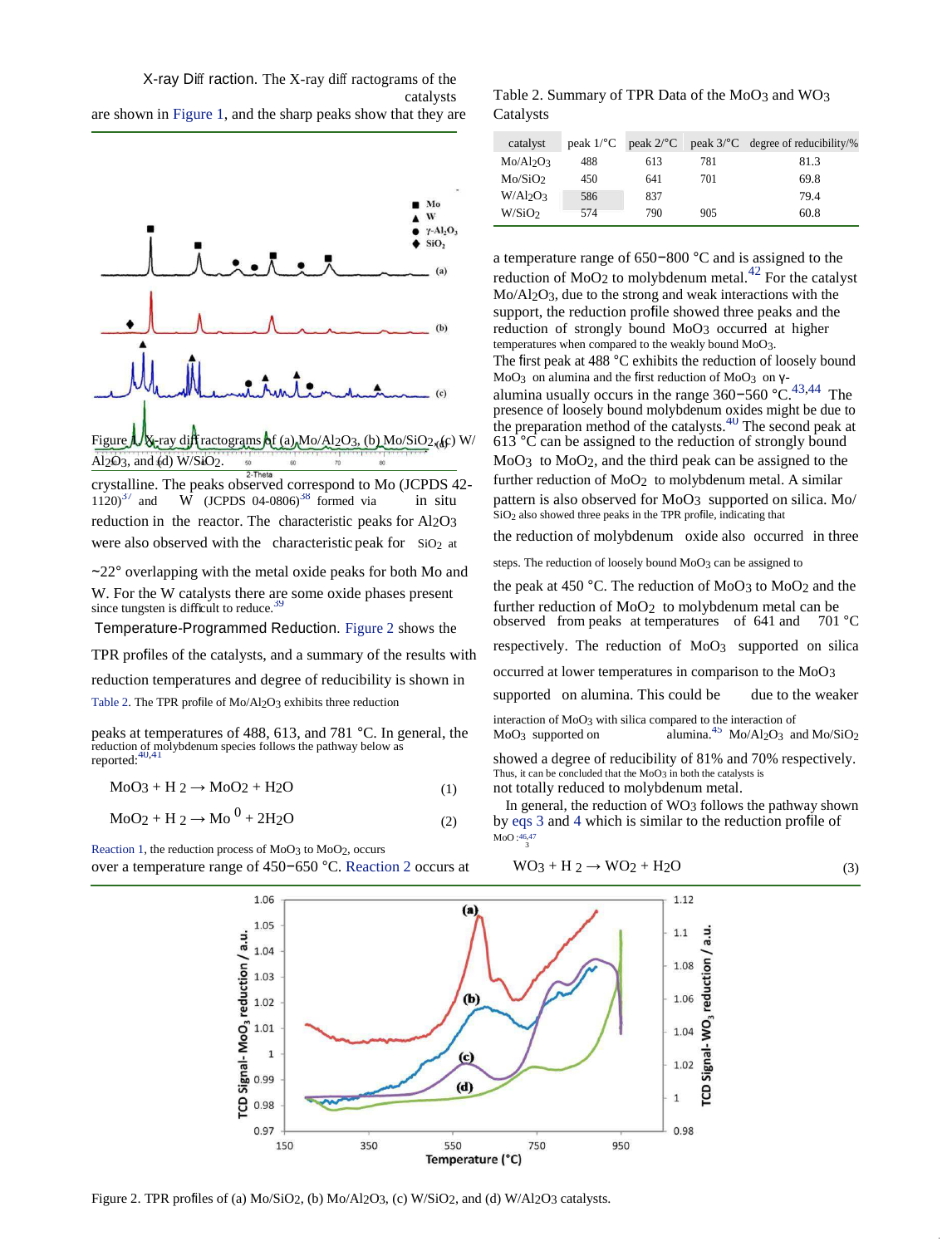$$
WO2 + H2 \rightarrow W + 2H2O
$$
 (4)

[Reaction 3 i](#page-8-0)s the reduction of WO<sub>3</sub> to WO<sub>2</sub> which occurs over

| a temperature range of 400-600 °C. Reaction 4 occurs at a |         |                           |  |
|-----------------------------------------------------------|---------|---------------------------|--|
| temperature range of                                      | 600-800 | °C and is assigned to the |  |

reduction of WO<sub>2</sub> to tungsten metal. Due to the interaction of WO<sub>3</sub> with silica, the reduction of WO<sub>3</sub> to tungsten metal occurs in three reduction steps as seen in the TPR profile. The first

peak at 574 °C is generally attributed to the reduction of vibration mode due to polymolybdate species. The bands at loosely bounded WO species on silica.<sup>40</sup> The second peak at  $\sim$ 820 and  $\sim$ 680 cm<sup>-1</sup> are due to crysta

790 °C can be assigned to the reduction of strongly bounded indicate that part of the Mo is not well dispersed on the

WO3 to WO<sub>2</sub>, and the third peak at 905 °C can be assigned to is assigned to the Mo−O−Mo bending mode.<sup>58</sup> [F](#page-8-0)or Mo/Al2O3, WO<sub>3</sub> to WO<sub>2</sub>, and the third peak at 905 °C can be assigned to the further reduction of WO<sub>2</sub> to tungsten metal.

In contrast, the reduction of  $WO_3$  on the alumina exhibited two peaks. Similar observation were also made by only two peaks. Similar observation were<br>Moreover,  $\frac{48}{100}$  matrix of peaks. Similar observation were onlytwo peaks. Similar observation were also made by  $\sim 800$  and  $\sim 700 \text{ cm}^{-1}$  which are characteristic of the stretching Vermaire and Berge, <sup>48</sup> who observed the reduction of WO3

reasons: (a) weak interaction of WO<sub>3</sub> with alumina presence of W−O<sup>−</sup>W species as observed in Raman (Figure

[S2\)](http://pubs.acs.org/doi/suppl/10.1021/acssuschemeng.6b01675/suppl_file/sc6b01675_si_001.pdf).  $49$  The weak interaction of WO3 with alumina could be due to the supporting of acidic WO<sub>3</sub> on the amphoteric alumina.<sup>46</sup>

in only two reduction steps. The reduction of W−O−W occurs

 $z$ irconia.  $46.49$  In the reduction profile of WO3/Al<sub>2</sub>O<sub>3</sub>, the first

 $WO<sub>3</sub>/SiO<sub>2</sub>$  showed degrees of reducibility of 80% and 61%

states are found, but clearly there is a greater concentration of could be due to the low concentration of the reductant (5% H<sub>2</sub><sup>the lower oxidation states. in Ar) used for the reduction.</sup>

Determined from Isopropyl Amine TPD<br>Catalytic Testing. Effect of Temperature. [Figure 3](#page-8-0) shows

| $\sum_{\alpha}$                                                 |                                                   |                                   |
|-----------------------------------------------------------------|---------------------------------------------------|-----------------------------------|
| the e ect of temperature on the conversion of glycerol for each | total Brønsted acidity/ $\mu$ mol g <sup>-1</sup> | catalyst                          |
| of the catalysts. The conv                                      | 10.15                                             | Mo/Al <sub>2</sub> O <sub>3</sub> |
| temperature for all cataly                                      | 1.79                                              | Mo/SiO2                           |
| agreement with the calcular                                     | 10.31                                             | $W/Al_2O_3$                       |
| The catalysts supported on                                      | 2.47                                              | W/SiO <sub>2</sub>                |
|                                                                 |                                                   |                                   |

the existence of weak ( $\langle 300 \degree C \rangle$  and strong acidic sites ( $>300$ ) °C) on all the catalysts. In the case of the Mo catalysts, the their higher surface area, as well as them having a higher degree Brønsted acidity is likely due to the presence of Mo which has of reducibility [\(Tables 1 a](#page-8-0)nd [2\)](#page-8-0). Importantly, the catalysts were been reported to exhibit maximum acidity at a loading of ∼11 stable, showing unchanged conversion and selectivity, at each wt %. $50,51$  $50,51$  [T](#page-8-0)he Brønsted acidity is caused by the hydroxyl temperature for 24 h. groups formed on the molybdenum oxide monolayer domain [Figures 4a](#page-8-0)-d show the effect of temperature on the product and Mo; Mo-OH or Mo-(OH)-Mo function as Brønsted selectivities over the different catalysts. The selectivit and Mo; Mo−OH or Mo−(OH)−Mo function as Brønsted acidic sites.<sup>51</sup>

For the W catalysts, W/Al<sub>2</sub>O<sub>3</sub> had a higher Brønsted acidity selectivity to lower alcohols increased with increasing temper-<br>than W/SiO<sub>2</sub>, and similar observations were made by Mitran et ature. This suggests that the lo al.<sup>52</sup> It has been reported that for W/SiO<sub>2</sub> catalysts, SiO<sub>2</sub> possesses minimal acidity and W is responsible for the acid sites due to the hydroxyl groups that are formed by protonating the feed in hydrogenolysis over supported Ni catalysts.<sup>64</sup> [S](#page-8-0)imilar bridging Si−O−W or terminal W−O bonds on the surface observations were made by Ueda and co-workers who found

Brønsted acidity due to the reducible  $WO<sub>x</sub>$  domains which are acting as redox sites required for the formation of  $H^+$  species

from H<sub>2</sub>, and this also contributes to the total acidity even at from H<sub>2</sub>, and this also contributes to the total acidity even at from H<sub>2</sub>, and this also contributes to the total acidity even at from H<sub>2</sub>, and this als

Raman Spectroscopy. [Figure S2](http://pubs.acs.org/doi/suppl/10.1021/acssuschemeng.6b01675/suppl_file/sc6b01675_si_001.pdf) shows the Raman spectra of the Mo and W catalysts. The Mo catalysts showed a band at  $\sim$ 1000 cm<sup>-1</sup> which is assigned to the Mo O stretching

are due to crystalline MoO3 and also

support.<sup>[54](#page-8-0)–[57](#page-8-0)</sup> The band at ~320 cm<sup>-1</sup> for both the Mo catalysts are assigned to bending modes of the terminal Mo  $\overline{O}$  bond.<sup>44</sup> [T](#page-8-0)he W catalysts showed bands at

Example the transition of  $W-O-W$  respectively. These two bands are also characteristic of crystalline WO3.<br>
reasons: (a) weak interaction of WO3 with alumina and (b) W/SiO2 catalyst, a band at ~273 cm<sup>-1</sup> is indicative o  $59-61$  For the bands are also characteristic of crystalline WO3. W/SiO<sub>2</sub> catalyst, a band at  $\sim$ 273 cm<sup>-1</sup> is indicative of the deformation mode of W−O−W, and a band at ∼326 cm<sup>−1</sup> is due to crystalline WO<sub>3</sub>. <sup>1994</sup><br>X-ray Photoelectron Spectroscopy. Figure S<sub>3</sub> shows the [60,61](#page-8-0) 

Thus, due to the weak interaction, the reduction of WO3 occurs  $X$ -ray Photoelectron Spectroscopy. [Figure S3](http://pubs.acs.org/doi/suppl/10.1021/acssuschemeng.6b01675/suppl_file/sc6b01675_si_001.pdf) shows the in only two reduction steps. The reduction of W-O-W occurs  $W(4f)$  and Mo(3d) core-level spectra for e at lower temperatures compared to the reduction of O W tungsten based catalysts, there is a clear difference in the  $\overline{\text{d}}$  distribution of tungsten oxidation states for each support. For zirconia.<sup>46,49</sup> In the reduction profile of WO<sub>3</sub>/Al<sub>2</sub>O<sub>3</sub>, the first the alumina supported tungsten catalyst, the spectrum is peak at 586 °C can be attributed to the reduction of weakly dominated by WO3 species (35.9 eV), although WO2 (32.9 eV) bound WO<sub>3</sub> to WO<sub>2</sub>, and the peak at 837 °C can be attributed and WO<sub>x</sub> (34.4 eV) are also present, together with a very small to the reduction of WO<sub>2</sub> to tungsten metal.<sup>49</sup> WO<sub>3</sub>/Al<sub>2</sub>O<sub>3</sub> and percentage of metallic W to the reduction of WO<sub>2</sub> to tungsten metal.<sup>[49](#page-8-0)</sup> WO<sub>3</sub>/Al<sub>2</sub>O<sub>3</sub> and percentage of metallic W (30.6 eV). These species are also in<br>WO<sub>2</sub>/SiO<sub>2</sub> showed degrees of reducibility of 80% and 61% agreement with observations mad respectively. It can be concluded that the WO<sub>3</sub> in both the species at 34.4 eV is unclear; although some catalysts is not reduced totally to tungsten metal. Similar observations were also made with the MoO<sub>3</sub> catalysts which substoichiometric WO<sub>3</sub>.<sup>[62](#page-8-0)</sup>For WO<sub>3</sub>/SiO<sub>2</sub>, similar oxidation

For the supported molybdenum catalysts the spectra are Temperature-Programmed Desorption. The TPD profiles can be seen in [Figure S1](http://pubs.acs.org/doi/suppl/10.1021/acssuschemeng.6b01675/suppl_file/sc6b01675_si_001.pdf), and the total acidity determined is found to be very similar and comprise of predominantly  $MoO<sub>2</sub>$ shown in [Table 3.](#page-8-0) The TPD profiles of the catalysts revealed species  $(Mo(3d5/2) 229.0 \text{ eV})$ , which has a complex line shape due to screened states,<sup>[63](#page-8-0)</sup> together with Mo(5+) and Mo(6+) Table 3. Total Brønsted Acidity of the Mo and W Catalysts oxides; a greater percentage of the Mo(5+) is found for the alumina supported catalyst.

of the catalysts. The conversion was found to increase with temperature for all catalysts, as expected, and this is also in agreement with the calculated turnover frequencies in Table S1. The catalysts supported on alumina showed similar conversion due to similar Brønsted acidity. The alumina supported catalysts also showed higher conversion than the silica supported catalysts, likely due to higher Brønsted acidity,

1,2-PDO and ethylene glycol (EG) decreased, while the ature. This suggests that the lower alcohols are formed via hydrogenolysis of 1,2-PDO and EG. In support of this, lower alcohols were obtained when 1,2-PDO and EG were used as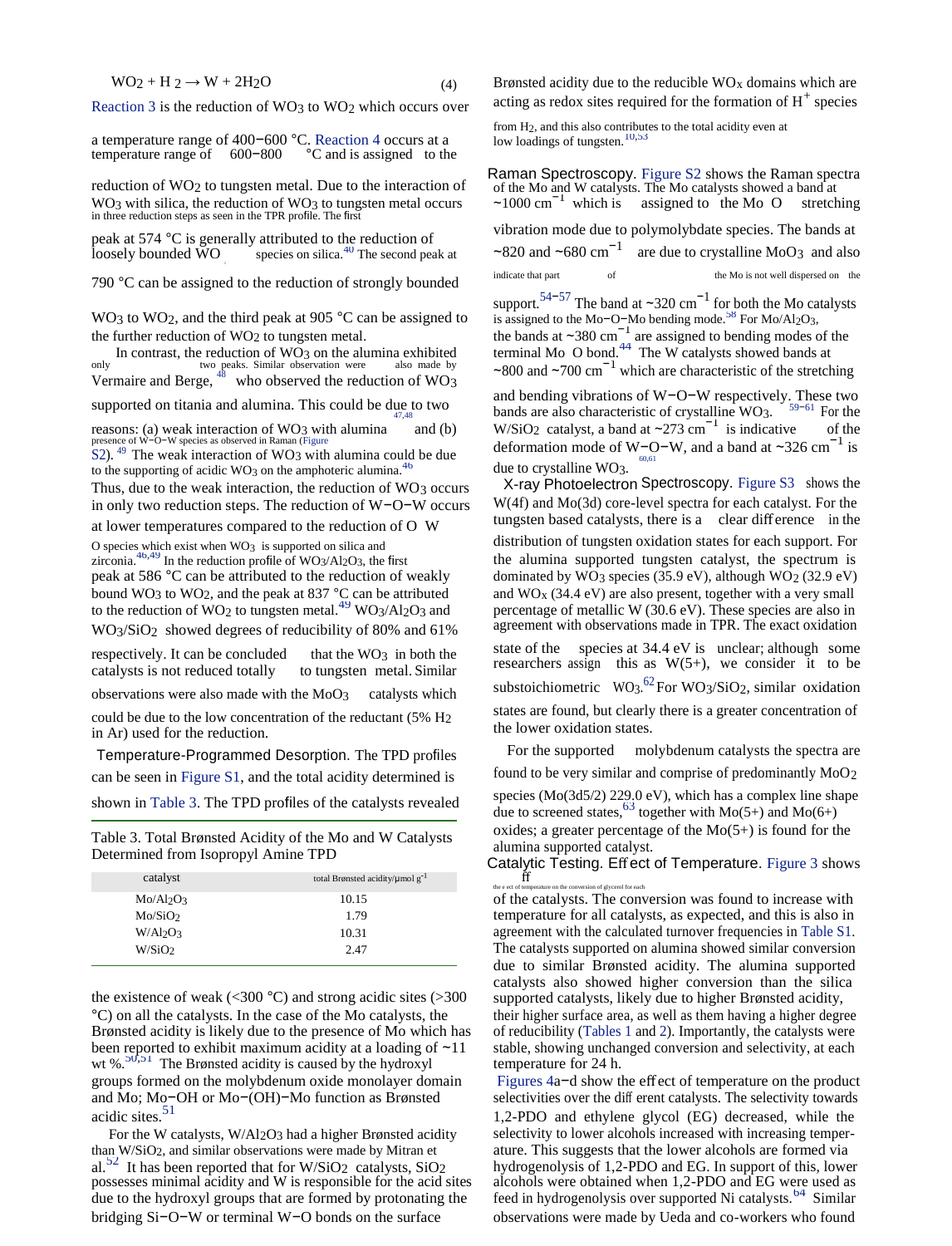$\sim$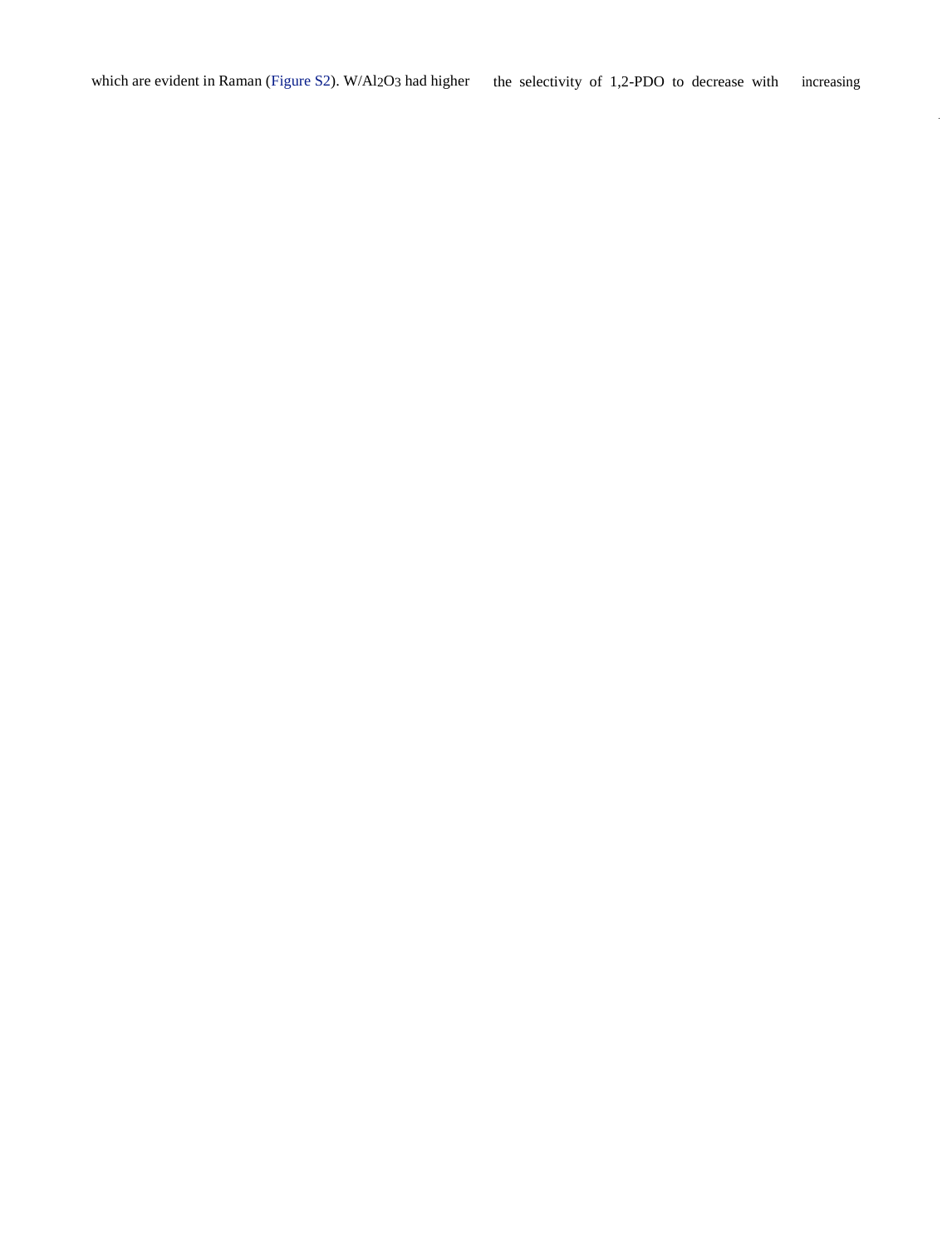

Figure 3. Conversion of glycerol with temperature over the different catalysts. Reaction conditions: 60 wt % glycerol/H2O, 3 mL catalyst bed, 60 bar H2.

formation of EG in the hydrogenolysis of glycerol over a Pt-promoted Ni/γ-Al<sub>2</sub>O<sub>3</sub> catalyst.<sup>65</sup>

[Figure 5 s](#page-8-0)hows the selectivity of the products over the catalysts at 325 °C. This temperature was chosen as it gave the

highest conversion and selectivity to lower alcohols for all the catalysts studied. The catalysts showed a higher selectivity to 1,2-PDO than EG and 1,3-PDO, due to higher Brønsted acidity which facilitates the dehydration step which leads to the formation of 1,2-PDO.<sup>6,66,67</sup> Hydrogenolysis of glycerol occurs via acid-catalyzed dehydration to form intermediates (acetol and 3-hydroxypropaldehyde (3-HPA)) and subsequent hydro-genation to form propanediols (1,2-PDO and 1,3-PDO) on metal sites.<sup>5−7</sup> It is well established that metal and acid sites, along with active hydrogen species, enhance glycerol hydro-genolysis. Besides acid strength, the nature of the acidic sites, i.e. Brønsted and Lewis acidic sites, play a predominant role in determining product formation. It is evident that Brønsted acid sites are responsible for 1,3-PDO formation, while Lewis acid sites allow formation of  $1,2-\text{PDO}$ .<sup>68</sup>

These observations are based on a reaction mechanism proposed by Priya et al. $^{68}$  In this mechanism, the secondary carbocation intermediate to 3-HPA is more stable than the primary carbocation to acetol. Therefore, 3-HPA formation is kinetically more favorable than acetol production, although thermodynamically less stable. This pathway involves the protonation and dehydration of the secondary hydroxyl group of adsorbed glycerol on the Brønsted acid sites of the support by interacting with bridging OH groups of the support. The alkoxy species formed as a result of dehydration desorb,



Figure 4. a) Effect of temperature on product selectivity over Mo/Al2O3. Reaction conditions: 60 wt % glycerol/H2O, 3 mL catalyst bed, 60 bar H2.

Other products: acetol, methane, ethane, propane, CO, CO2, unknowns. b) Effect of temperature on product selectivity over Mo/SiO2. Reaction conditions: 60 wt % glycerol/H2O, 3 mL catalyst bed, 60 bar H2. Other products: acetol, methane, ethane, propane, CO, CO2, unknowns. c) Effect of temperature on product selectivity over W/Al2O3. Reaction conditions: 60 wt % glycerol/H2O, 3 mL catalyst bed, 60 bar H2. Other products: acetol, methane, ethane, propane, CO, CO2, unknowns. d) Effect of temperature on product selectivity over W/SiO2. Reaction conditions: 60 wt % glycerol/H2O, 3 mL catalyst bed, 60 bar H2. Other products: acetol, methane, ethane, propane, CO, CO2, unknowns.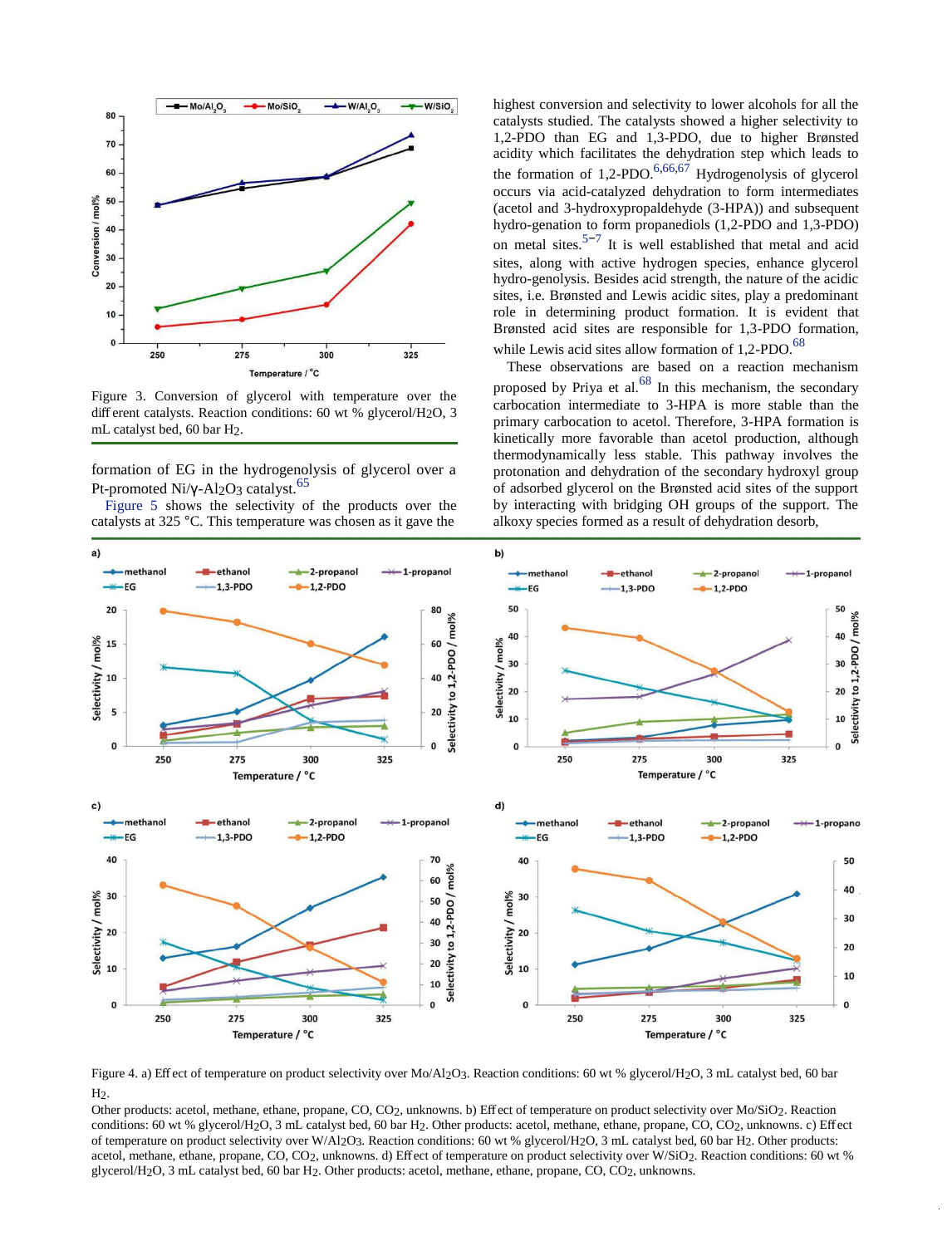

Figure 5. Conversion of glycerol and selectivity to products over the catalysts at 325 °C. Reaction conditions: 60 wt % glycerol/H<sub>2</sub>O, 3 mL catalyst bed, 60 bar H2. Other products: acetol, methane, ethane, propane, CO, CO2, unknowns.



Figure 6. a) Effect of H2:glycerol ratio on conversion and product selectivity over Mo/Al2O3 at 325 °C. Reaction conditions: 60 wt % glycerol/H2O, 3 mL catalyst bed, 60 bar H2. Other products: acetol, methane, ethane, propane, CO, CO2, unknowns. b) Effect of H2:glycerol ratio on conversion and product selectivity over Mo/SiO<sub>2</sub> at 325 °C. Reaction conditions: 60 wt % glycerol/H<sub>2</sub>O, 3 mL catalyst bed, 60 bar H<sub>2</sub>. Other products: acetol, methane, ethane, propane, CO, CO<sub>2</sub>, unknowns. c) Effect of H<sub>2</sub>:glycerol ratio on conversion and product selectivity over W/Al<sub>2</sub>O<sub>3</sub> at 325 °C. Reaction conditions: 60 wt % glycerol/H2O, 3 mL catalyst bed, 60 bar H2. Other products: acetol, methane, ethane, propane, CO, CO2, unknowns. d) Effect of H2:glycerol ratio on conversion and product selectivity over W/SiO2 at 325 °C. Reaction conditions: 60 wt % glycerol/H2O, 3 mL catalyst bed, 60 bar H2. Other products: acetol, methane, ethane, propane, CO, CO2, unknowns.

followed by readsorption onto the support via the primary hydroxyl groups of this intermediate to generate 3-hydroxypropene. Subsequently 3-HPA is formed via keto−enol tautomerization and undergoes quick hydrogenation on the active metal sites under hydrogen to yield 1,3-PDO. The fast

hydrogenation of 3-HPA is important to prevent further dehydration of 3-HPA to produce acrolein. The higher selectivity to 1,2-PDO over Mo/Al<sub>2</sub>O<sub>3</sub> might be related to this catalyst being relatively less active in converting this intermediate as compared to the other catalysts presented in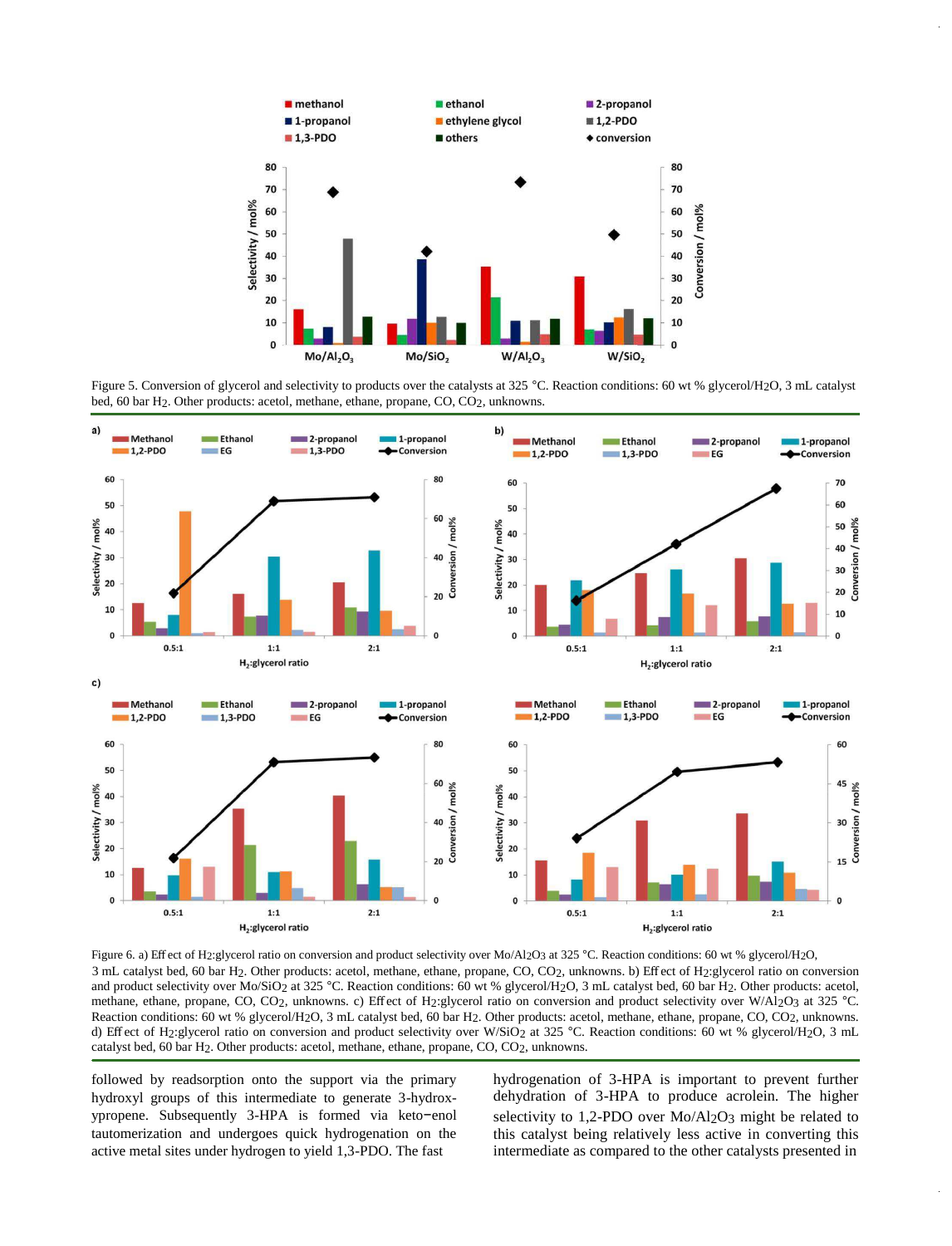<span id="page-8-0"></span>this study. The longest recorded performance of these catalysts was for 24 h at 325 °C, and there was no observable change in glycerol conversion and product distribution.

The total selectivity to monoalcohols (methanol, ethanol, 2propanol, 1-propanol) was 34.6, 64.8, 70.6 and 54.6% over Mo/ Al2O3, Mo/SiO2, W/Al2O3, and W/SiO2 respectively. The selectivity to lower alcohols over Mo/Al2O3 was the lowest, likely due to the poor conversion of 1,2-PDO, which was the lowest among the catalysts. The selectivity to 1 propanol over Mo/SiO2 at the highest temperature is consistent with results obtained by Shinmi et al.<sup>31</sup> and Koso et al.,<sup>12</sup> who found the highest 1-propanol selectivity, among the monoalcohols, over Rh−Mo/SiO2 catalysts. Under similar reaction conditions, a glycerol conversion of 96.1 and 99.9% over Ni/Al2O3 and Ni/ SiO2 respectively has been reported.<sup>7</sup> The total selectivity to monoalcohols was 54.5 and 68.5% over Ni/Al2O3 and Ni/SiO2 respectively. Of other base metal catalysts that have been reported, Cu catalysts have been shown to give a high selectivity to  $1,2-\text{PDO}$  (>90%), while Co and Ni tend to form EG and ethanol due to their affinity for C−C bond cleavage.<sup>69 −71</sup> At lower temperature and pressure, some supported W catalysts have been reported to be selective to 1,3-PDO.<sup>28</sup>,  $72$  Zhu et al.<sup>27</sup> more recently reported a glycerol conversion of 66.1% and a selectivity to 1,3-PDO as high as 66.1%.

Effect of H2:Glycerol Ratio. [Figures 6a](#page-8-0)−[6d](#page-8-0) show the effect of the H2:glycerol ratio on the conversion and product selectivity over the supported Mo and W catalysts at 325 °C. An increase in hydrogen content led to an increase in the conversion over all catalysts, and this is also in agreement with the calculated turnover frequencies in [Table S1.](http://pubs.acs.org/doi/suppl/10.1021/acssuschemeng.6b01675/suppl_file/sc6b01675_si_001.pdf) It also led to an increase in selectivity to the lower alcohols, 73.6, 72.8, 85.3, and 66.1% over Mo/Al2O3, Mo/SiO2, W/Al2O3, and W/SiO2 respectively, when the H2:glycerol ratio was 2:1. The total lower alcohol selectivity obtained over W/Al2O3 was remarkable, and, to our knowledge, such high selectivity has not been reported previously. The selectivity to 1,2-PDO was found to decrease due to the subsequent formation of lower alcohols such as ethanol (6−23%) and 1-propanol (15−33%). Due to the affinity of Mo catalysts to C−C bond cleavage, the selectivity to EG over these catalysts increased due to bond cleavage of glycerol. The selectivity to methanol was also much higher over both Mo and W catalysts due to simultaneous C−C bond cleavage of both EG and ethanol.

#### **EXECONCLUSIONS**

In conclusion, the activity of the catalysts was related to their Brønsted acidity, where an increase in acidity led to an increase in the glycerol conversion to as high as 73% over W/Al<sub>2</sub>O<sub>3</sub>. At 325 °C, the highest selectivity to the lower alcohols was also obtained; 34.6, 64.8, 70.6, and 54.6% over Mo/Al2O3, Mo/ SiO2, W/Al2O3, and W/SiO2 respectively. Doubling the H2:glycerol ratio enhanced the activity of all catalysts, with it being almost double over Mo/SiO2. The total selectivity to lower alcohols also increased to 73.6, 72.8, and 66.1% over Mo/ Al2O3, Mo/SiO2, and W/SiO2 respectively and a remarkable 85.3% over W/Al2O3.

#### **ASSOCIATED CONTENT**

#### Supporting Information

The Supporting Information is available free of charge on the [ACS Publications website a](http://pubs.acs.org/)t DOI: [10.1021/acssusche](http://pubs.acs.org/doi/abs/10.1021/acssuschemeng.6b01675)[meng.6b01675.](http://pubs.acs.org/doi/abs/10.1021/acssuschemeng.6b01675)

TPD profiles, Raman spectra, W(4f) and Mo(3d) XPS and TEM images of the Mo and W catalysts, and table of TOF results of Mo and W catalysts at various temperatures and H2:glycerol ratios [\(PDF\)](http://pubs.acs.org/doi/suppl/10.1021/acssuschemeng.6b01675/suppl_file/sc6b01675_si_001.pdf)

## **AUTHOR INFORMATION**

#### Corresponding Author

\*E-mail: [friedric@ukzn.ac.za.](mailto:friedric@ukzn.ac.za)

#### Notes

The authors declare no competing financial interest.

#### **ACKNOWLEDGMENTS**

The authors would like to thank the National Research Foundation and Technology and Human Resources for Industry Programme for financial support, the Microscopy and Microanalysis Unit (University of KwaZulu-Natal) for TEM analysis, Sasol Technology R&T for TPR and TPD analysis, and the Cardiff Catalysis Institute for XPS analysis.

#### **E**REFERENCES

(1) Zhou, C.-H.; Beltramini, J. N.; Fan, Y.-X.; Lu, G. Q. Chemoselective catalytic conversion of glycerol as a biorenewable source to valuable commodity chemicals. Chem. Soc. Rev. 2008, 37, 527−549.

(2) Ota, N.; Tamura, M.; Nakagawa, Y.; Okumura, K.; Tomishige, K. Performance, Structure, and Mechanism of ReOx−Pd/CeO2 Catalyst for Simultaneous Removal of Vicinal OH Groups with H2. ACS Catal. 2016, 6, 3213−3226.

(3) Rahmat, N.; Abdullah, A. Z.; Mohamed, A. R. Recent progress on innovative and potential technologies for glycerol transformation into fuel additives: A critical review. Renewable Sustainable Energy Rev. 2010, 14, 987−1000.

(4) Amada, Y.; Ota, N.; Tamura, M.; Nakagawa, Y.; Tomishige, K. Selective Hydrodeoxygenation of Cyclic Vicinal Diols to Cyclic Alcohols over Tungsten Oxide−Palladium Catalysts. ChemSusChem 2014, 7, 2185−2192.

(5) Miyazawa, T.; Koso, S.; Kunimori, K.; Tomishige, K. Development of a Ru/C catalyst for glycerol hydrogenolysis in combination with an ion-exchange resin. Appl. Catal., A 2007, 318, 244−251.

(6) Miyazawa, T.; Kusunoki, Y.; Kunimori, K.; Tomishige, K. Glycerol conversion in the aqueous solution under hydrogen over  $Ru / C + an$  ion-exchange resin and its reaction mechanism. J. Catal. 2006, 240, 213−221.

(7) Van Ryneveld, E.; Mahomed, A. S.; van Heerden, P. S.; Green, M. J.; Friedrich, H. B. A catalytic route to lower alcohols from glycerol using Ni-supported catalysts. Green Chem. 2011, 13, 1819−1827.

(8) Amada, Y.; Koso, S.; Nakagawa, Y.; Tomishige, K. Hydrogenolysis of 1,2-Propanediol for the Production of Biopropanols from Glycerol. ChemSusChem 2010, 3, 728−736.

(9) Sun, D.; Yamada, Y.; Sato, S.; Ueda, W. Glycerol hydrogenolysis into useful C3 chemicals. Appl. Catal., B 2016, 193, 75−92.

(10) García-Fernandez,́ S.; Gandarias, I.; Requies, J.; Güemez, M. B.; Bennici, S.; Auroux, A.; Arias, P. L. New approaches to the  $Pt/WO<sub>x</sub>/$  Al<sub>2</sub>O<sub>3</sub> catalytic system behavior for the selective glycerol hydro-genolysis to 1,3-propanediol. J. Catal. 2015, 323, 65−75.

(11) Liu, L.; Zhang, Y.; Wang, A.; Zhang, T. Mesoporous WO3 Supported Pt Catalyst for Hydrogenolysis of Glycerol to 1,3- Propanediol. Chin. J. Catal. 2012, 33, 1257−1261.

(12) Koso, S.; Watanabe, H.; Okumura, K.; Nakagawa, Y.; Tomishige, K. Comparative study of Rh−MoOx and Rh−ReOx supported on SiO<sub>2</sub> for the hydrogenolysis of ethers and polyols. Appl. Catal., B 2012, 111−112, 27−37.

(13) Liao, X.; Li, K.; Xiang, X.; Wang, S.; She, X.; Zhu, Y.; Li, Y. Mediatory role of K, Cu and Mo over Ru/SiO2 catalysts for glycerol hydrogenolysis. J. Ind. Eng. Chem. 2012, 18, 818−821.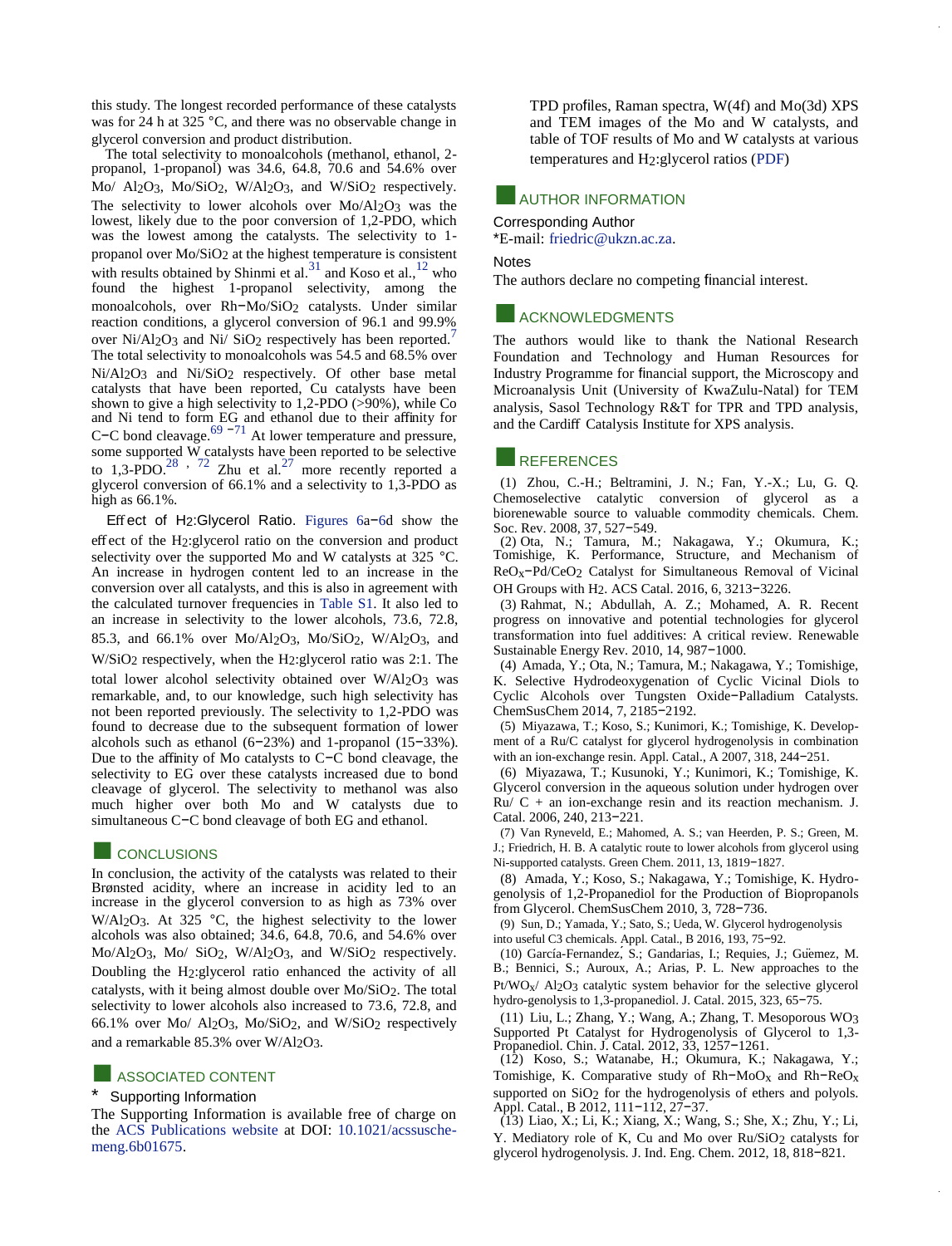(14) Tamura, M.; Amada, Y.; Liu, S.; Yuan, Z.; Nakagawa, Y.; Tomishige, K. Promoting effect of Ru on Ir-Re $O_x/SiO_2$  catalyst in hydrogenolysis of glycerol. J. Mol. Catal. A: Chem. 2014, 388−389, 177−187.

(15) Ota, N.; Tamura, M.; Nakagawa, Y.; Okumura, K.; Tomishige, K. Hydrodeoxygenation of Vicinal OH Groups over Heterogeneous Rhenium Catalyst Promoted by Palladium and Ceria Support. Angew. Chem. 2015, 127, 1917−1920.

(16) Nakagawa, Y.; Shinmi, Y.; Koso, S.; Tomishige, K. Direct hydrogenolysis of glycerol into 1,3-propanediol over rheniummodified iridium catalyst. J. Catal. 2010, 272, 191−194.

(17) Amada, Y.; Shinmi, Y.; Koso, S.; Kubota, T.; Nakagawa, Y.; Tomishige, K. Reaction mechanism of the glycerol hydrogenolysis to 1,3-propanediol over Ir−ReOx/SiO2 catalyst. Appl. Catal., B 2011, 105, 117−127.

(18) Nakagawa, Y.; Ning, X.; Amada, Y.; Tomishige, K. Solid acid co-catalyst for the hydrogenolysis of glycerol to 1,3-propanediol over Ir-ReOx/SiO2. Appl. Catal., A 2012, 433−434, 128−134.

(19) Kurosaka, T.; Maruyama, H.; Naribayashi, I.; Sasaki, Y. Production of 1,3-propanediol by hydrogenolysis of glycerol catalyzed by Pt/WO3/ZrO2. Catal. Commun. 2008, 9, 1360−1363.

(20) Gong, L.; Lu, Y.; Ding, Y.; Lin, R.; Li, J.; Dong, W.; Wang, T.; Chen, W. Selective hydrogenolysis of glycerol to 1,3 propanediol over a Pt/WO3/TiO2/SiO2 catalyst in aqueous media. Appl. Catal., A 2010, 390, 119−126.

(21) Zhu, S.; Zhu, Y.; Hao, S.; Zheng, H.; Mo, T.; Li, Y. One-step Hydrogenolysis of Glycerol to Biopropanols over Pt-H4SiW12O40/ ZrO2 Catalysts. Green Chem. 2012, 14, 2607−2616.

(22) Zhu, S.; Qiu, Y.; Zhu, Y.; Hao, S.; Zheng, H.; Li, Y. Hydrogenolysis of glycerol to 1,3-propanediol over bifunctional catalysts containing Pt and heteropolyacids. Catal. Today 2013, 212, 120−126.

(23) Zhu, S.; Gao, X.; Zhu, Y.; Zhu, Y.; Xiang, X.; Hu, C.; Li, Y. Alkaline metals modified Pt−H4SiW12O40/ZrO2 catalysts for the selective hydrogenolysis of glycerol to 1,3-propanediol. Appl. Catal., B 2013, 140−141, 60−67.

(24) Arundhathi, R.; Mizugaki, T.; Mitsudome, T.; Jitsukawa, K.; Kaneda, K. Highly Selective Hydrogenolysis of Glycerol to 1,3-Propanediol over a Boehmite-Supported Platinum/Tungsten Catalyst. ChemSusChem 2013, 6, 1345−1347.

(25) Zhang, Y.; Zhao, X.; Wang, Y.; Zhou, L.; Zhang, J.; Wang, J.; Wang, A.; Zhang, T. Mesoporous Ti−W oxide: synthesis, character-ization, and performance in selective hydrogenolysis of glycerol. J. Mater. Chem. A 2013, 1, 3724−3732.

(26) Nakagawa, Y.; Tamura, M.; Tomishige, K. Catalytic materials for the hydrogenolysis of glycerol to 1,3-propanediol. J. Mater. Chem. A 2014, 2, 6688−6702.

(27) Zhu, S.; Gao, X.; Zhu, Y.; Li, Y. Promoting effect of WOx on selective hydrogenolysis of glycerol to 1,3-propanediol over bifunc-tional Pt−WOx/Al2O3 catalysts. J. Mol. Catal. A: Chem. 2015, 398, 391−398.

(28) Zhu, S.; Gao, X.; Zhu, Y.; Cui, J.; Zheng, H.; Li, Y. SiO2 promoted Pt/WOx/ZrO2 catalysts for the selective hydrogenolysis of glycerol to 1,3-propanediol. Appl. Catal., B 2014, 158−159, 391−399.

(29) Zhu, S.; Zhu, Y.; Hao, S.; Chen, L.; Zhang, B.; Li, Y. Aqueous-Phase Hydrogenolysis of Glycerol to 1,3-propanediol Over Pt-H4SiW12O40/SiO2. Catal. Lett. 2012, 142, 267−274.

(30) Shimao, A.; Koso, S.; Ueda, N.; Shinmi, Y.; Furikado, I.; Tomishige, K. Promoting Effect of Re Addition to Rh/SiO2 on Glycerol Hydrogenolysis. Chem. Lett. 2009, 38, 540−541.

(31) Shinmi, Y.; Koso, S.; Kubota, T.; Nakagawa, Y.; Tomishige, K. Modification of Rh/SiO2 catalyst for the hydrogenolysis of glycerol in water. Appl. Catal., B 2010, 94, 318−326.

(32) Yoneyama, Y.; Song, C. A new method for preparing highly active unsupported Mo sulfide. Catalytic activity for hydrogenolysis of 4-(1-naphthylmethyl)bibenzyl. Catal. Today 1999, 50, 19−27.

(33) Borowiecki, T.; Giecko, G.; Panczyk, M. Effects of small MoO3 additions on the properties of nickel catalysts for the steam reforming

of hydrocarbons: II. Ni-Mo/Al<sub>2</sub>O<sub>3</sub> catalysts in reforming, hydro-

genolysis and cracking of n-butane. Appl. Catal., A 2002, 230, 85−97. (34) Borowiecki, T.; Dziembaj, R.; Drozdek, M.; Giecko, G.; Panczyk, M.; Piwowarska, Z. Studies of the model Ni-Mo/alumina catalysts in the n-butane reaction hydrogenolysis. Appl. Catal., A 2003, 247, 17−25.

(35) Koso, S.; Ueda, N.; Shinmi, Y.; Okumura, K.; Kizuka, T.; Tomishige, K. Promoting effect of Mo on the hydrogenolysis of tetrahydrofurfuryl alcohol to 1,5-pentanediol over Rh/SiO2. J. Catal. 2009, 267, 89−92.

(36) van Ryneveld, E.; Mahomed, A. S.; van Heerden, P. S.; Friedrich, H. B. Direct Hydrogenolysis of Highly Concentrated Glycerol Solutions Over Supported Ru, Pd and Pt Catalyst Systems. Catal. Lett. 2011, 141, 958−967.

(37) Zhou, J.; Xu, N. S.; Deng, S. Z.; Chen, J.; She, J. C.; Wang, Z. L. Large-Area Nanowire Arrays of Molybdenum and Molybdenum Oxides: Synthesis and Field Emission Properties. Adv. Mater. 2003, 15, 1835−1840.

(38) Senthil, K.; Yong, K. Growth and characterization of stoichiometric tungsten oxide nanorods by thermal evaporation and subsequent annealing. Nanotechnology 2007, 18, 395604.

(39) Imamoglu, Y.; Zumreoglu-Karan, B.; Amass, A. J. Olefin Metathesis and Polymerization Catalysts; Springer: Netherlands, 1990.

(40) Lopeź-Suarez,́ F. E.; Parres-Esclapez, S.; Bueno-Lopez,́ A.; Illań-Gomez,́ M. J.; Ura, B.; Trawczynski, J. Role of surface and lattice copper species in copper-containing (Mg/Sr)TiO3 perovskite catalysts for soot combustion. Appl. Catal., B 2009, 93, 82−89.

(41) Alemań-Vazquez,́ L. O.; Hernandeź-Perez,́ F.; Cano-Domínguez, J. L.; Rodríguez-Hernandez,́ A.; García-Gutierrez,́ J. L. Binder effect on the catalytic activity of MoO3 bulk catalyst reduced by H2 for n-heptane hydroisomerization. Fuel 2014, 117, 463−469.

(42) Saghafi, M.; Heshmati-Manesh, S.; Ataie, A.; Khodadadi, A. A. Synthesis of nanocrystalline molybdenum by hydrogen reduction of mechanically activated MoO3. Int. J. Refract. Hard Met. 2012, 30, 128− 132.

(43) Jia, Y.; Li, G.; Ning, G. Efficient oxidative desulfurization (ODS) of model fuel with H2O2 catalyzed by MoO3/γ-Al2O3 under mild and solvent free conditions. Fuel Process. Technol. 2011, 92, 106−111.

(44) Wang, B.; Ding, G.; Shang, Y.; Lv, J.; Wang, H.; Wang, E.; Li, Z.; Ma, X.; Qin, S.; Sun, Q. Effects of MoO3 loading and calcination temperature on the activity of the sulphur-resistant methanation catalyst MoO3/γ-Al2O3. Appl. Catal., A 2012, 431-432, 144−150.

(45) Braun, S.; Appel, L. G.; Schmal, M. Molybdenum species on alumina and silica supports for soot combustion. Catal. Commun. 2005, 6, 7−12.

(46) Falco, M. G.; Canavese, S. A.; Fígoli, N. S. Preparation of tungsten oxide promoted zirconia by different methods. Catal. Today 2005, 107-108, 778−784.

(47) Wachs, I. E.; Kim, T.; Ross, E. I. Catalysis science of the solid acidity of model supported tungsten oxide catalysts. Catal. Today 2006, 116, 162−168.

(48) Vermaire, D. C.; van Berge, P. C. The preparation of WO3TiO<sub>2</sub> and WO3Al<sub>2</sub>O<sub>3</sub> and characterization by temperatureprogrammed reduction. J. Catal. 1989, 116, 309−317.

(49) Horsley, J. A.; Wachs, I. E.; Brown, J. M.; Via, G. H.; Hardcastle, F. D. Structure of surface tungsten oxide species in the tungsten trioxide/alumina supported oxide system from x-ray absorption near-edge spectroscopy and Raman spectroscopy. J. Phys. Chem. 1987, 91, 4014−4020.

(50) Chen, K.; Xie, S.; Bell, A. T.; Iglesia, E. Structure and Properties of Oxidative Dehydrogenation Catalysts Based on MoO3/Al2O3. J. Catal. 2001, 198, 232−242.

(51) Kitano, T.; Okazaki, S.; Shishido, T.; Teramura, K.; Tanaka, T. Brønsted acid generation of alumina-supported molybdenum oxide calcined at high temperatures: Characterization by acid-catalyzed reactions and spectroscopic methods. J. Mol. Catal. A: Chem. 2013, 371, 21−28.